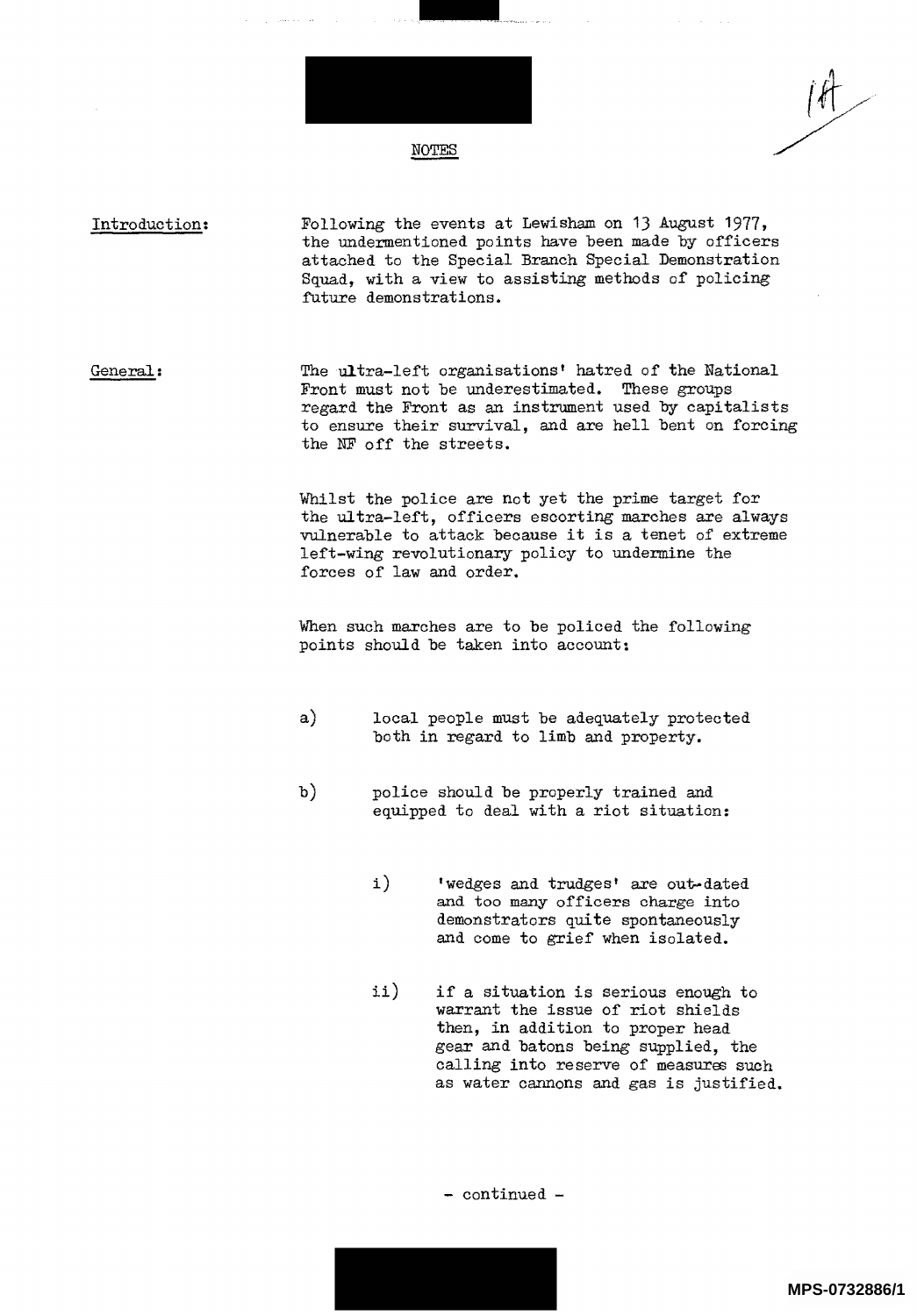

iii) once a mob implicitly declares its intention to riot, the police must openly display its determination to quell it. There can be no half measures.

 $\circ$ ) use should be made by police of loudspeakers as a method of controlling crowds, with less fear of making enemies of the local populace in particular.

a) where possible, police should not only line up between the rival factions but also behind the counter demonstrators to prevent the use of broken fencing etc being used as missiles.

Lewisham: Despite advance warning that trouble was likely in Lewisham High Street, groups of left-wing supporters and, more importantly, coloured youths were allowed to gather.

> There was an apparent lack of leadership and there seemed little police co-ordination; properly trained groups of 25-30 officers under the command of a senior officer would appear to be the answer.

The whole area around Clifton Rise should have been sealed off before the left had occupied it in strength.

The National Front march was taken far too close to the main contingent of left-wing supporters.

The mounted police were ineffective and presented an excellent target; left-wing tactics being to throw missiles, break and reform after charges.

There was an obvious lack of officers patrolling potential trouble spots and left-wing supporters were allowed to roam free.



**MPS-0732886/2**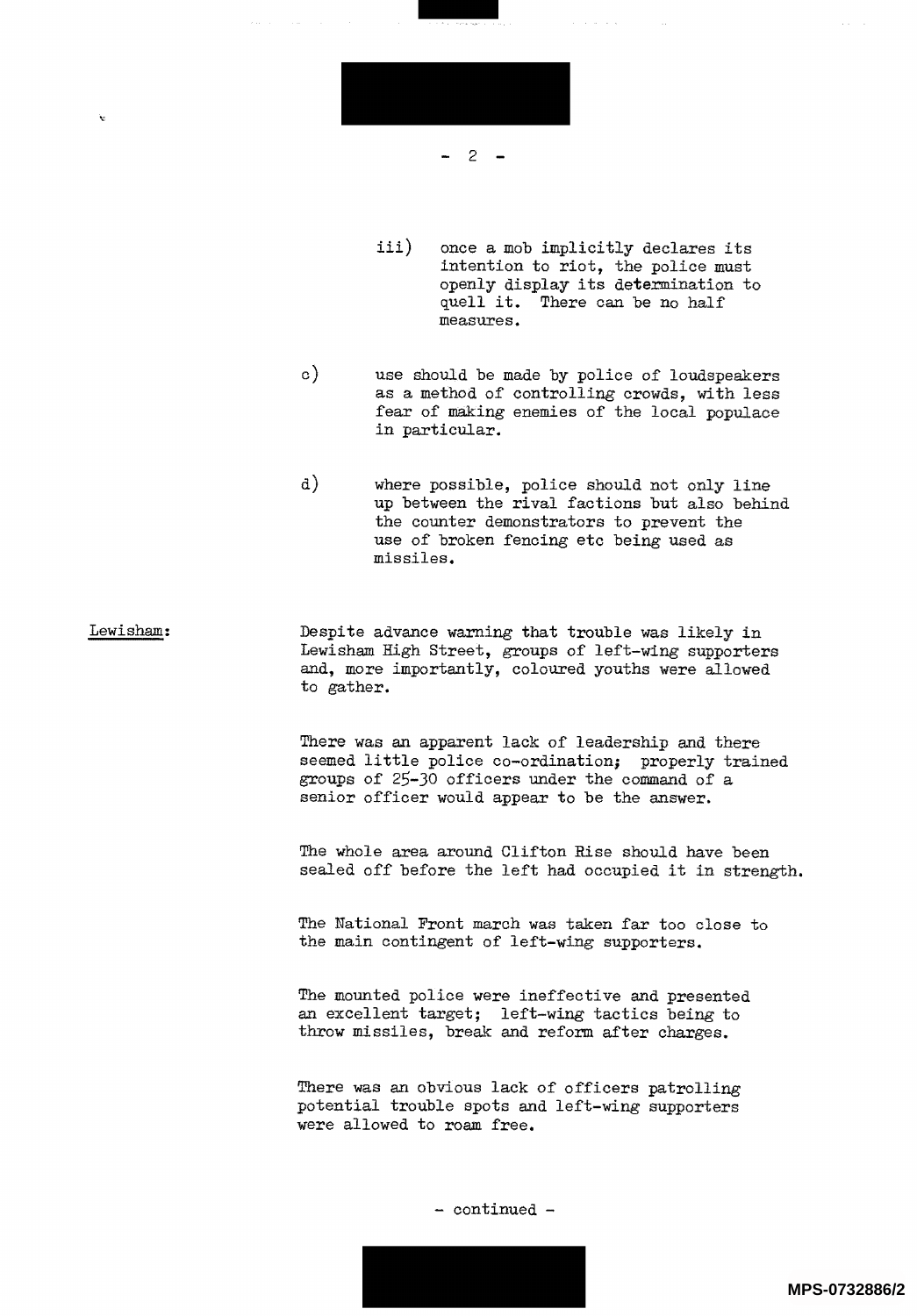

When riot shields were first used a number of officers could have found themselves surrounded. If certain left-wing groups had received more support from their comrades they would have gone between and behind the small groups of officers using the shields.

Special Branch: With the increased threat of violence at political demonstrations, Special Branch should possibly look into ways of keeping a better check on extreme political groups.

> Whilst the Socialist Workers Party took most of the credit' for the events at Lewisham, two other groups are worthy of special attention:

a) The Communist Party of England (M-L), which has entered a new era 'tactically', is capable of causing a disproportionate amount of disruption for its size (IC' Squad is currently considering action in this field).

> This group has recently been trying to perfect petrol bombs (which it had considered using at Lewisham), tunes into the police wavelength to monitor police activities at demonstrations and is toying with the idea of equipping its members with 'walkie-talkie' radios for use at political events.

Members of the CPE(M-L) are security conscious and rarely, if ever, give their correct address when stopped or arrested by police. In fact, when arrests are likely the organisation sets a well oiled machine into operation (the manning of a number of CPE(M-L) addresses) to answer bail enquiries, thus securing a member's release without having revealed his or her home address. This was the case with the CPE(M-L) members arrested at Lewisham. and is probably true with a number of other left-wing organisations. The Branch could find itself ill-prepared to carry out raids should the need arise.

- continued -